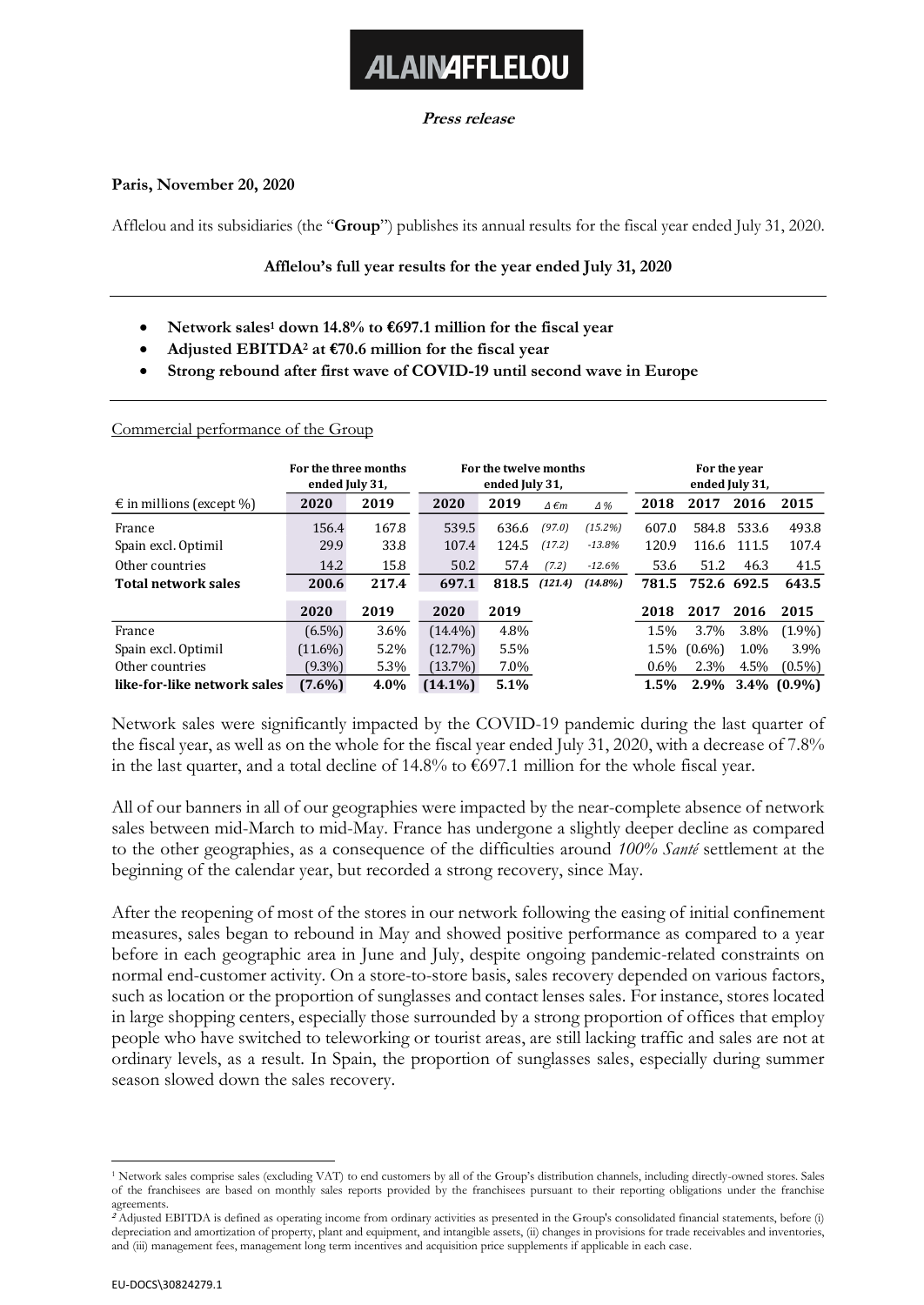The pandemic context in all our geographical areas has encouraged us to accelerate our digital transformation plan. Appointments in our optical stores in France rose to approximately 100,000 per month since the end of the confinement, thus allowing us to reinforce our links with endcustomers, and also contributed to the rise of view exams in our stores. During the confinement, online sales, mainly on contact lenses, grew rapidly. Additionally, the Group has deployed strong communication campaigns after the re-opening of stores, using various media, with the aim to catch up glasses wearers who had to delay purchases for more than two months.

In this still troubled environment and worrying economic outlook, sales continued to show positive trends until the end of October, which we believe confirms the catch-up effect of two months of near zero sales of glasses. The resurgence of the pandemic and the response of governments through a new confinement starting in November will again impact consumption. Nevertheless, at mid-November, almost all our stores were still open and we continue to welcome glasses and hearing device wearers, as the optical and hearing aids businesses are deemed essential to the population.

On the expansion side, our store network included 1,429 stores as of July 31, 2020, versus 1,425 a year before. Our historical banner network continued to grow in France, with a combination of new hearing aids points of sale and optical stores. In Spain, our network remained stable, with the net opening of two stores in the last quarter of the fiscal year. The relaunch of our hearing aid offer in Spain has been slowed by the pandemic but we believe it remains quite promising. Lastly in the Other countries segment, our network also remained stable. We have opened a third store in Kuwait, with encouraging performance and we plan to further expand in the Arabian peninsula.

|                                   | For the three months<br>ended July 31, |                  |                       |        | For the twelve months<br>ended July 31, |                  |                       |        |                   |            |  |
|-----------------------------------|----------------------------------------|------------------|-----------------------|--------|-----------------------------------------|------------------|-----------------------|--------|-------------------|------------|--|
| $\epsilon$ in millions (except %) | 2020<br>Post<br>IFRS16                 | IFRS16<br>impact | 2020<br>Pre<br>IFRS16 | 2019   | 2020<br>Post<br><b>IFRS16</b>           | IFRS16<br>impact | 2020<br>Pre<br>IFRS16 | 2019   | Δ<br>$\epsilon$ m | Δ<br>%     |  |
| <b>Income Statement</b>           |                                        |                  |                       |        |                                         |                  |                       |        |                   |            |  |
| Revenue                           | 92.3                                   |                  | 92.3                  | 103.9  | 309.2                                   |                  | 309.2                 | 373.0  | (63.8)            | (17.1%)    |  |
| Operating income                  | 17.2                                   | 0.5              | 16.7                  | 22.8   | 49.9                                    | 2.2              | 47.7                  | 73.5   | (25.8)            | $(35.1\%)$ |  |
| Other operating items             | (2.3)                                  |                  | (2.3)                 | (7.2)  | (1.8)                                   |                  | (1.8)                 | (8.7)  | 6.9               | 79.1%      |  |
| Operating profit                  | 14.8                                   | 0.5              | 14.4                  | 15.6   | 48.1                                    | 2.2              | 45.9                  | 64.9   | (19.0)            | (29.3%)    |  |
| Net financial expense             | (14.4)                                 | (0.7)            | (13.7)                | (13.9) | (57.8)                                  | (2.8)            | (55.0)                | (55.4) | 0.4               | 0.8%       |  |
| Tax income/(expense)              | 1.2                                    | 0.1              | 1.2                   | 3.1    | (1.1)                                   | 0.1              | (1.2)                 | (1.4)  | 0.2               | 16.8%      |  |
| Net income from disc.op.          | (0.0)                                  |                  | (0.0)                 | (0.1)  | 0.1                                     |                  | 0.1                   | (1.2)  | 1.4               | na         |  |
| Net income/(loss)                 | 1.7                                    | (0.2)            | 1.9                   | 4.7    | (10.5)                                  | (0.4)            | (10.1)                | 6.8    | (16.9)            | na         |  |
| <b>Adjusted EBITDA</b>            | 18.7                                   | 3.7              | <b>15.0</b>           | 25.2   | 70.6                                    | 15.0             | 55.6                  | 83.8   | (28.2)            | (33.7%)    |  |
| Adjusted EBIT                     | 18.8                                   | 0.5              | 18.3                  | 23.1   | 52.4                                    | 2.2              | 50.2                  | 74.6   | (24.4)            | (32.7%)    |  |
| <b>Net Debt</b>                   | 455.9                                  | 83.7             | 372.2                 | 383.8  | 455.9                                   | 83.7             | 372.2                 | 383.8  | (11.6)            | $(3.0\%)$  |  |

# Afflelou Group's financial performance

As was the case for network performance, the Group's revenue and profitability has been significantly impacted by the COVID-19 pandemic, especially during the second half of our fiscal year, with two months of near zero sales. As a consequence, Group revenues for the whole fiscal year ended July 31, 2020 decreased to €309.2 million versus €373.0 million a year before. Adjusted EBITDA stood at  $\epsilon$ 70.6 million for the whole fiscal year, and, on a pre-IFRS 16 basis, Adjusted EBITDA decreased to  $€55.6$  million, versus  $€83.8$  million a year before.

We have taken key measures to face the exceptional situation created by the COVID-19 pandemic by quickly adapting operations to implement health and safety measures for our employees, our franchisees and our clients, and also by putting in place temporary layoffs in a large majority of our stores and teleworking from day one of the initial confinement. At the same time, we have focused on providing assistance to our franchisees, including financial support of more than €30 million to